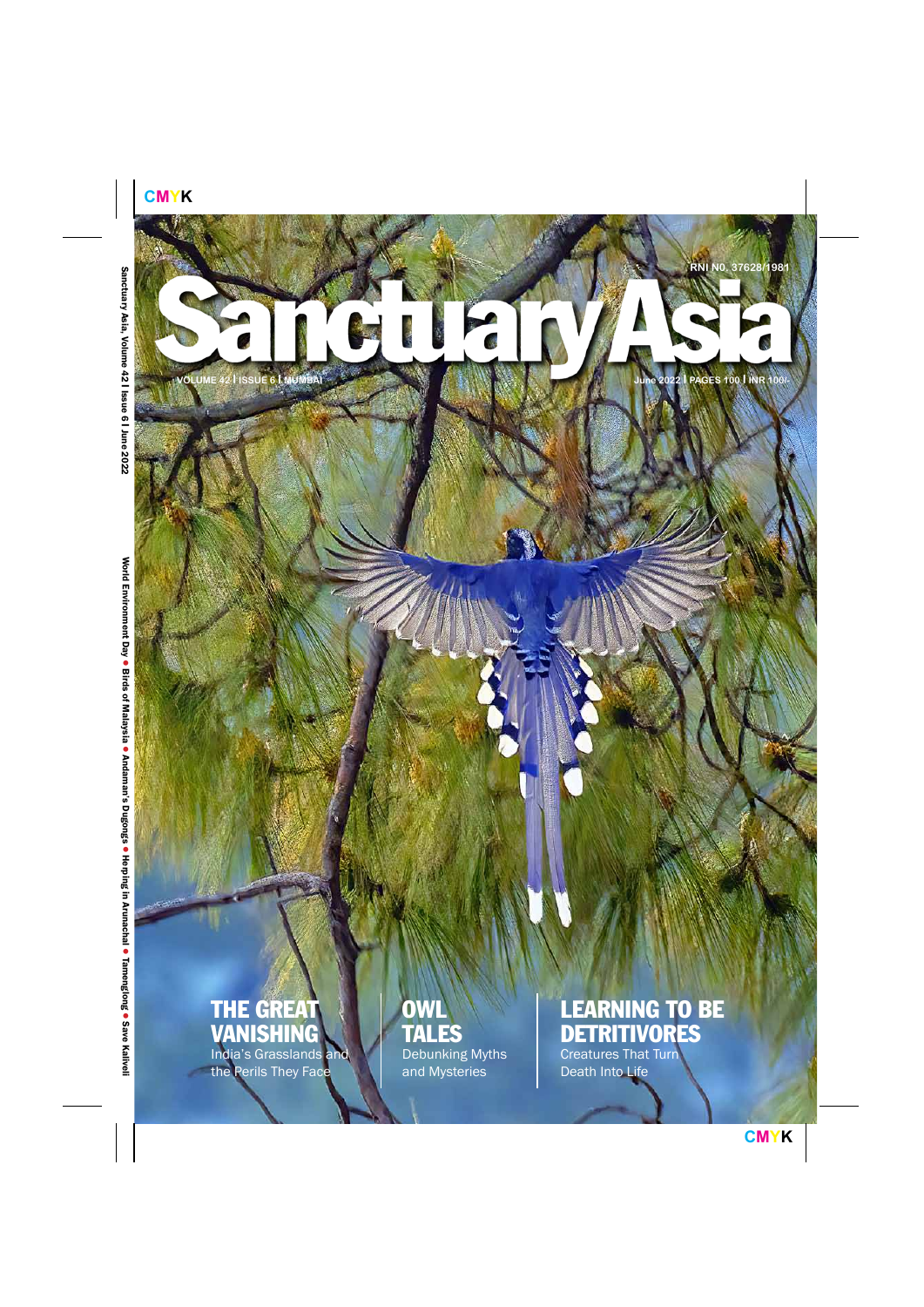# **Sanctuary Asia**

# **June 2022 COnTenTS**

On a morning walk near Sattal Lake in Uttarakhand, the photographer came across a flock of Red-billed Blue Magpies Urocissa erythroryncha. From their perch in the pine trees, they continued diving down and swooping back up after feasting on fallen fruit scraps. Their stunning blue-hued plumage on full display, with the longest tail of all corvids, is vital to the mating success of these raucous birds.

#### **neWS**

- **[World Scan](#page-0-0)** Chile to grant Rights to Nature; the environmental cost of the Russia-Ukraine war rises; 239 dams decommissioned across Europe in 2021; wildfire season in the U.S. begins earlier this year.
- **9 India Scan** Results of the Great Backyard Bird Count announced; Microplastics Committee to be formed; new power plants planned in India; no more Great Indian Bustards in Andhra Pradesh.
- **10 [Climate Watch](#page-0-0)** Heatwaves in India and Pakistan; marine lifeforms face mass extinction; scientists hold global climate change protests; Emperor Penguins at risk.

#### **PHOTOFeATURe**

**12 [Owl Tales](#page-0-0)** Intriguing and mysterious, owls are fascinating birds that play a vital role in the ecology of the habitats they occupy. **Prachi Galange** curates stunning images of these nocturnal raptors in India, with snippets of their adaptations,



**Photographer: Ashvin Trivedi** they face.

**The Great Vanishing** Grasslands are among the most ancient and diverse Open Natural Ecosystems (ONEs) found in India. Ecologically affluent ecosystems, they provide homes for a wide variety of adapted wild species, fodder for livestock, and are also key carbon sinks. And yet, they are one of the most undervalued habitats in India. **Mihir** 

**Godbole, Dr. Abi Tamim Vanak, Iravatee Majgaonkar and Nikita** 

**Sabnis** write about the diversity of grassland types found across the subcontinent, the rich wildlife they harbour, and the innumerable perils



behaviour, and their complicated relationship with humans.

#### **PeOPLe 32 [Meet Dr. naveen Pandey](#page-0-0)** An

intrinsic part of The Corbett Foundation, and an invited lecturer at the Royal (Dick) School of Veterinary Studies, University of Edinburgh, the much-respected

wildlife expert spoke to **Ramona Karoor**, about his passions and life in Kaziranga.

#### **86 [Melting Glaciers and Human](#page-0-0)  [Adaptability](#page-0-0) Rigzen Mingyur** writes about the work of the Himalayan Institute of Alternatives on 'ice stupas' in Ladakh – an ingenious solution to water scarcity problems on account of retreating glaciers.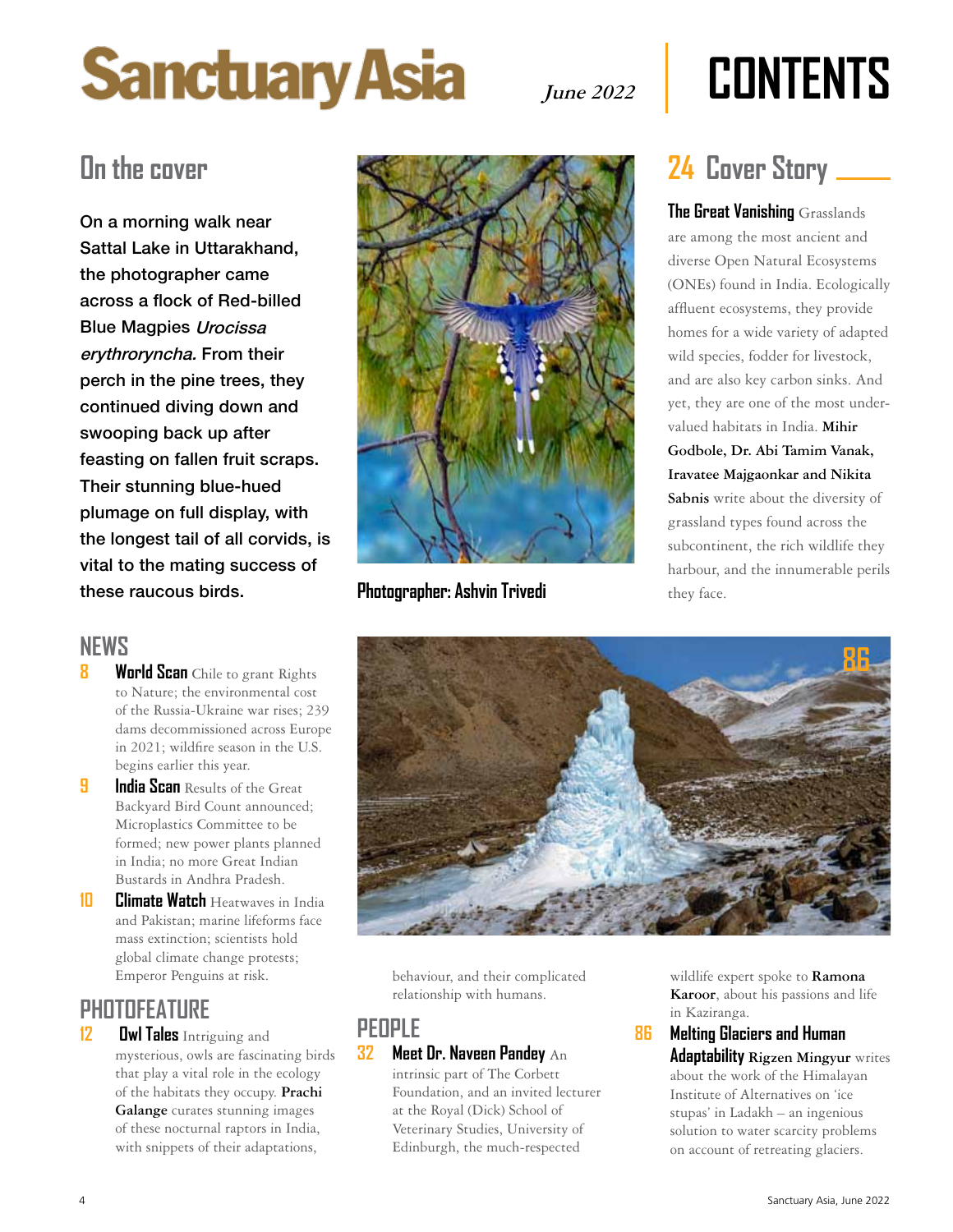#### **REPORT**

**36 [Sanctuary Global Debate 2022](#page-0-0)** Six speakers debate for and against the proposition "This House Believes that Life is too Important to be Left in the Hands of Environmentalists".

#### **PERSONAL ESSAY**

#### **38 [Learning to be Detritivores](#page-0-0)**

[Sanctuary's Green Teacher 2021](https://www.sanctuarynaturefoundation.org/award/yuvan-aves)  [Awardee](https://www.sanctuarynaturefoundation.org/award/yuvan-aves) **Yuvan Aves** writes about the many profound lessons he has imbibed by observing creatures that feed on dead and decaying organic matter… effectively transitioning death into life.

#### **WILD DESTINATION**

**44 [Birding in Peninsular Malaysia](#page-0-0) Ram Gopalakrishnan** offers *Sanctuary* readers vignettes from a clutch of birding destinations in Malaysia.

#### **SPECIAL FEATURE**

**48 [World Environment Day](#page-0-0) Francesca Cotta** writes about the Gaia theory, that hypothesises that the Earth is one large superorganism!

#### **CONSERVATION ACTION**

- **52 [A Road to Nowhere](#page-0-0)** A 270-km. long highway cutting through the dense forest of Tamenglong in the Naga hills of Manipur threatens the stability of this unique biodiversity hotspot. **Kedar Gore, Mordecai Panmei, Asangle Disong** and **Naveen Pandey** elaborate on why this is a bad idea.
- **64 [Bridging the Gaps](#page-0-0)** A marine researcher studying dugongs in the Andaman and Nicobar archipelago, **Swapnali Gole** writes about her experience with community conservation of these gentle giants in the Andaman Islands.
- **78 [Heater of Hope](#page-0-0) Rizwan Mithawala** writes of an innovative water heater introduced by The Wildlife Conservation Trust in Brahmapuri, Maharashtra. The stove reduces dependency on the forests, while reducing air pollution and the drudgery and dangers of firewood collection in the forest.
- **92 [Building Foundations for a Living](#page-0-0)  World** The Living Earth Foundation



spoke to **Francesca Cotta** about their mission to improve the lives of vulnerable communities. They work at the intersection of environmental advocacy, litigation, research and monitoring.

### **NATURAL HISTORY**

- **56 [A Snake That Shimmers](#page-0-0) Mridula Murali** encounters a shieldtail snake in Munnar, its iridescent scales shimmering with rainbow colours at its edges.
- **62 [Mahua A Keystone Tree](#page-0-0) Soham Kacker** explains why the mahua, *Madhuca longifolia*, is such a coveted tree in the dry deciduous forests of Central India and the Chota Nagpur Plateau.
- **76 [Mantis Broods](#page-0-0)** Walking along the Nagla block of the Sanjay Gandhi National Park, **Prajwal J. Ullal** spots a praying mantis, hanging upside down from a branch, laying its eggs for safekeeping in its oothica, or egg sac.
- **82 [Sanctuary Papers](#page-0-0)** Oddments of natural history with a smattering of scientific discoveries thrown in for good measure.

#### **IN THE FIELD**

- **58 [The Arunachal Expedition](#page-0-0)** Following a childhood dream of documenting reptiles, amphibians and arachnids, **Zeeshan A. Mirza** joins a team of researchers on a rewarding herping expedition.
- **68 [Re-building Coexistence In](#page-3-0)  [Zanskar, Ladakh,](#page-3-0) Ashish Kothari**  observes how snow leopard and

brown bear interactions are skilfully managed and mitigated, by creative interventions by the Snow Leopard Conservancy-India Trust.

### **PROJECTS**

- **72 [Updates from the Field](#page-0-0) Notes.** anecdotes and reports from Sanctuary Nature Foundation's projects across the country.
- **74 [Mud on Boots](#page-0-0)** The latest news from our grassroots Project Leaders and the work they've been doing.

#### **REVIEWS**

**89 [Book Review](#page-0-0) Divya Kilikar** reviews *Common Birds of Mumbai* by Pooja HemdeLalwani, and *Underland: A Deep Time Journey*  by Robert Macfarlane.

### **CAMPAIGN**

**90 [Save Kaliveli](#page-0-0) Ekadh Ranganathan** on how two harbours threaten the Kaliveli Lake ecosystem, a biodiverse bird sanctuary located in Tamil Nadu.

#### **YOU SPEAK**

- **95 [Networking](#page-0-0)** What's the buzz on Sanctuary's social networks?
- **96 [Reader's Forum](#page-0-0)** Where you can comment, lament, compliment!

#### **LAST WORD**

**98 [Snail's Pace](#page-0-0) Bittu Sahgal** writes about how many problems can be solved by abandoning today's flawed and ill-fated development-in-a-hurry strategies. He advocates emulating nature by working at a snail's pace.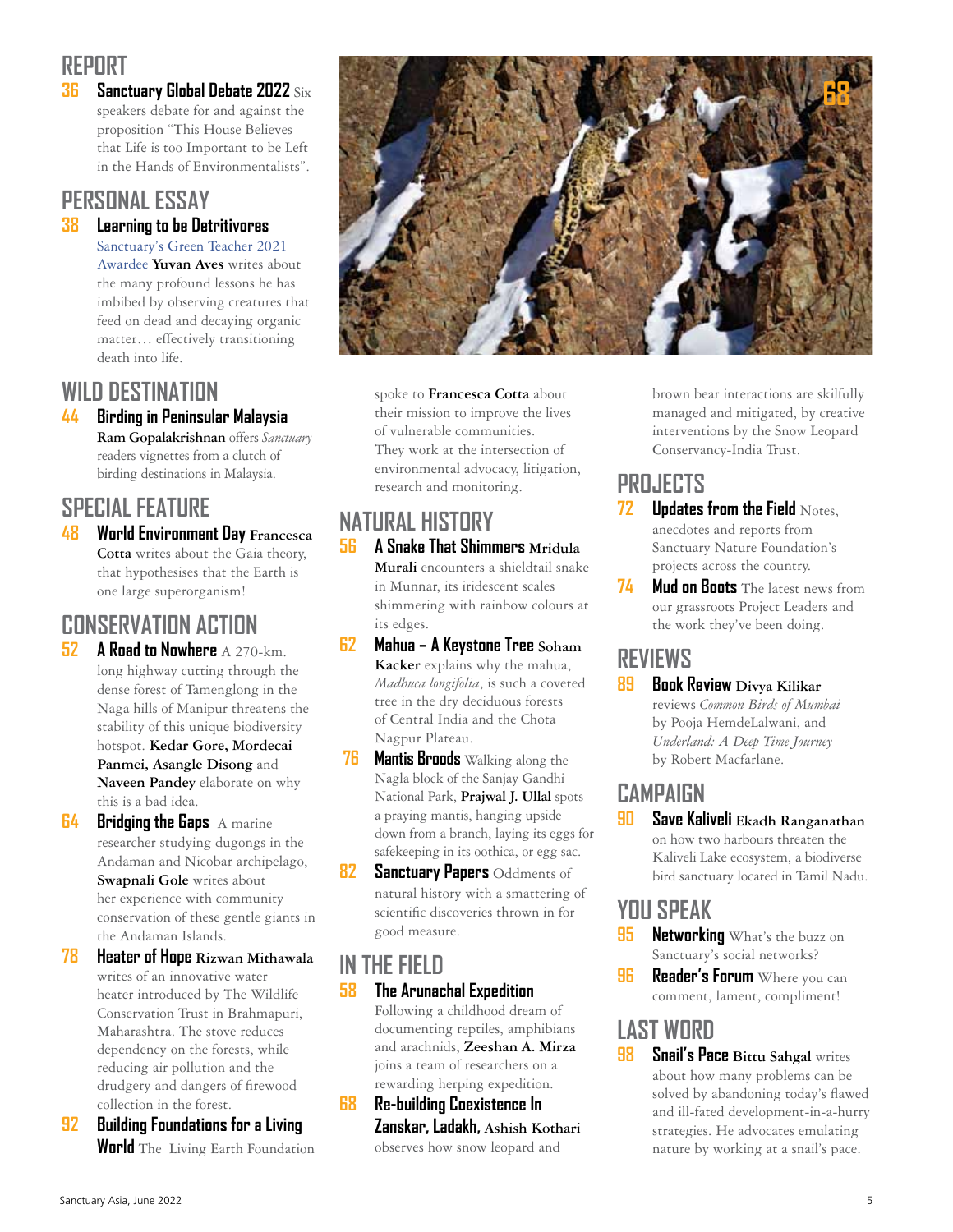<span id="page-3-0"></span>

# **Rebuilding Co-existenCe** Snow Leopard, Brown Bear and Human InteractIonS In ZanSkar, LadakH



#### By Ashish Kothari

"Sourched" ometimes I have been so angry, I wanted to kill the animal!"… "It is a living being like us, and it must eat, but I just wish we could save our sheep!".. "Earlier it would only take our livestock, now it is entering our houses. We are scared…" "I lost all my most precious food items, the ghee, the butter, the sugar… how can I make up such a loss?"

On a visit to assess the human-wildlife mitigation work of the Snow Leopard Conservancy – India Trust (SLC-IT) in Zanskar, Ladakh, in September-early October 2021, I listened to these and other expressions of dismay, anger, and fear, on the depredations and damage caused by snow leopards and brown bears.

## **CO-EXISTENCE AND CONFLICT** In this cold desert

landscape with its harsh winter weather, villages are small and spread out over a vast territory. It is a landscape that looks barren, but supports extensive pastoralism, some farming, and a unique diversity of wildlife, including predators such as the snow leopard and the brown bear. For centuries, there has been co-existence between people and wildlife. Livestock depredation by wild predators is likely to be as old as the human settlements here, and is possibly the reason for the occasional revenge killing (though there

are, according to SLC-IT, no *recorded* cases of either snow leopard or brown bear being killed in Zanskar). This makes the co-existence between people and wildlife uneasy, but it has been sustained for as long as people can remember, strengthened by the predominantly Buddhist orientation of its people.

In recent times, this seems to have diminished. In the case of snow leopards, it is not clear if this is due to an increase in depredation, or because the losses are felt to be greater with the higher market value of livestock. In some cases, the damage is dramatic; in Ichar village, I met Lobgzang Ishey and Stanzin Kunzang, who lost about 40 goats and sheep in one frenzied night of killing by a snow leopard inside their pen. While incidents with such high losses are mercifully uncommon, villages still seem to have lost 20-30 livestock every year. Until, that is, SLC-IT moved in with some simple but effective solutions.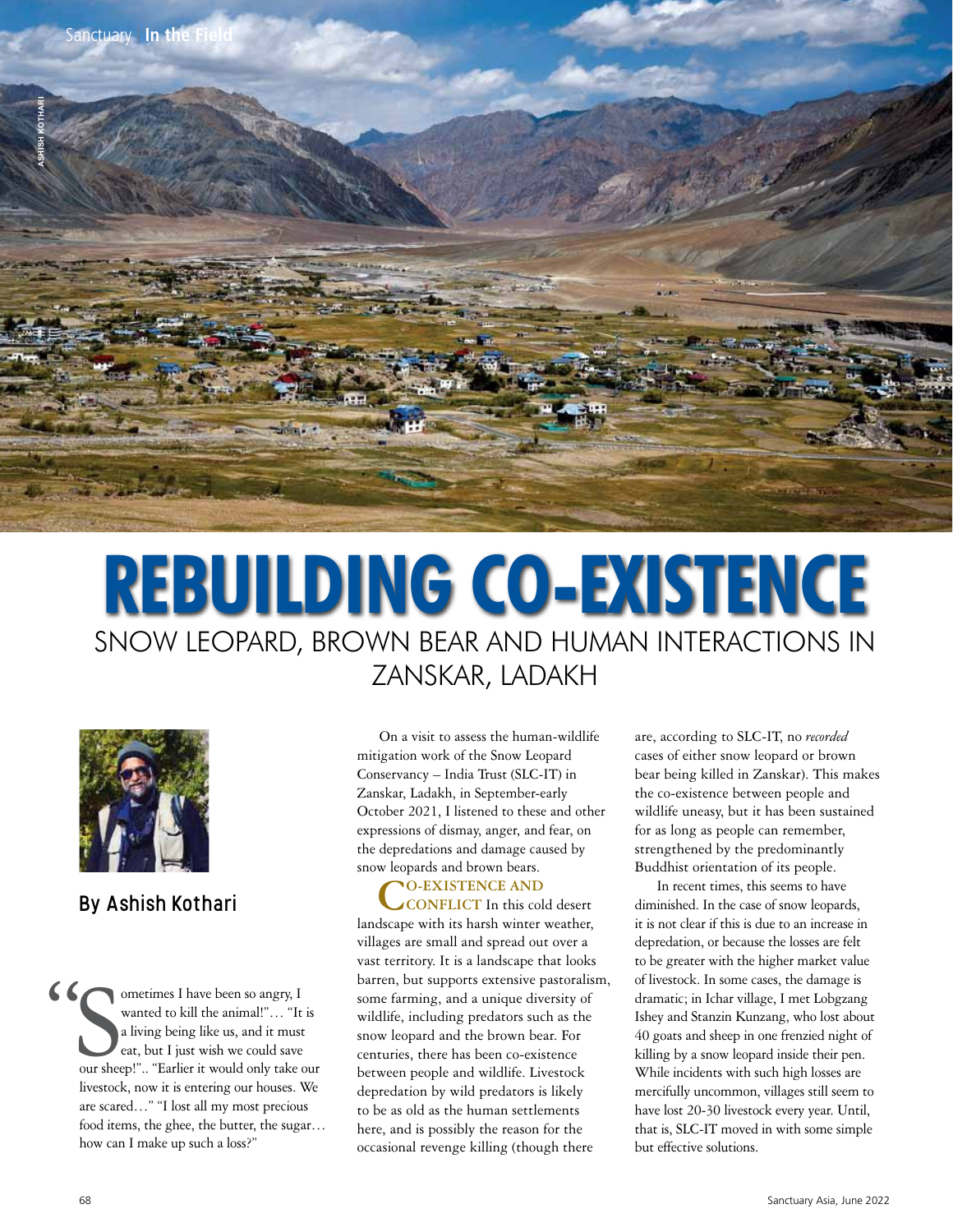With the brown bear, old patterns of picking up livestock have continued, but the scale has always been low. What has changed in the last five to 10 years is that bears now enter houses, schools and provision stores, and raid food stocks. A day after I reached Padum, Zanskar's main town, the SLC-IT team received a call from a school in the nearby Tara village about a bear that had broken their store window, entered and created a mess; when we visited, there were flour and food containers scattered across the floor, trailing out to where the bear must have made its exit after gorging on its findings.

Family after family in the Stod valley of Zanksar revealed that the bear's favourite target is their most precious items stored for the winter – ghee, butter, sugar. The period before winter seems to be the most intense time for these attacks, as the bears fatten themselves in preparation for hibernation around September-October. Apart from the material loss, which is substantial given the high value of these food items, people fear for their own safety. Villagers of Abran said, "We are scared to have children playing outside after dusk." There is as yet only one recorded case of a brown bear attacking people in Zanskar, though, and it was apparently while someone was trying to chase it away.

The snow leopard, recently declared Ladakh's 'state' animal, is considered threatened throughout its range and categorised as globally Vulnerable in the IUCN Red List. The brown bear, though classified as Least Concern by IUCN, is still considered to require conservation attention. In India, both are on Schedule 1 of the *Wild Life (Protection) Act 1972*, strictly protected against hunting, and the subspecies of brown bear found in Ladakh is considered endangered. It is therefore important to sustain or, where lost, re-establish the traditional feeling that these animals are as much a part of the landscape as are humans. This requires dealing with the kind of losses and fear mentioned above, which is precisely what SLC-IT has stepped in to do.

**MITIGATING CONFLICT SLC-**IT, established in 2003 with the purpose of protecting the snow leopard, its prey and habitat across Ladakh, has worked with the recognition that the only way forward is through community participation and efforts that sustain co-existence across a landscape shared by humans and wildlife. It has used a multi-pronged strategy: reducing



**ABOVE** *Ladakh's state animal, the snow leopard's future depends on vital conservation efforts of the SLC-IT. By involving communities and also preventing livestock depredations, they are working toward building a sustainable future and coexistence for humans and wildlife.*

**FACING PAGE** *Padum town is the administrative centre of Zanskar tehsil in Ladakh, with an average altitude of 3,657 m. Its outskirts and surrounding villages are often visited by wild bears in search of food, especially before the onset of winter.*

livestock depredation by leopards, generating compensation mechanisms for damage that continues to take place, and enhancing conservation-friendly livelihood options. Accompanying all these are programmes to create greater understanding and awareness about the ecological dynamics and behaviour of the species, and habitat conservation.

In Zanskar, SLC's work began with a focus on snow leopards, creating a simple and innovative new design for livestock corrals. To replace uncovered or flimsily covered pens, SLC-IT experimented with corrals that are fully and firmly covered, and redesigned walls, allowing no space for the leopard to enter. The strategy showed dramatic results. Kalzang Chosphel, one of SLC-IT's three members in Zanskar said, "We've built 45 such structures in about 40 villages since 2015, and all have been 100 per cent successful in keeping the leopard out, except in one case where the owner made a construction error. We are confident that we have found a long-term solution to livestock lifting inside villages."

Beneficiary families I met in half a dozen villages expressed enthusiastic appreciation of this work. A sheep or goat is valued at about Rs. 10,000 on average, which would make the savings collectively amount to several lakh rupees. Thukjay Rinchin, woman panch of

Kumik village happily proclaimed, "We are not only not losing our sheep and goats, but are also able to sleep better, not having to guard livestock outside on cold nights, and not being tense all the time." The families that are yet to receive the intervention are requesting that they be added to the list of beneficiaries.

Livestock depredation continues, however, in the summer pastures, or when livestock are taken for grazing near the villages. While community corrals in the pastures would help, it will not eliminate killing. For this, it is important that some type of livestock insurance or compensation scheme be implemented. SLC-IT and the Nature Conservation Foundation (NCF) have [successfully experimented with this](https://www.sanctuarynaturefoundation.org/article/seeding-conservation-through-community-action)  [elsewhere](https://www.sanctuarynaturefoundation.org/article/seeding-conservation-through-community-action) in Ladakh, and so it can be introduced in Zanskar. Ideally, the Wildlife Department of Kargil (within which Zanskar falls) should address this, but it has limited presence in the area, with only two temporary guards stationed there. The Department provided compensation to a family in Ichar that lost 40 heads of livestock, but, according to the family, much less than what it should have received.

While working on snow leopards, however, SLC-IT found that in several villages, especially in Stod Valley, brown bear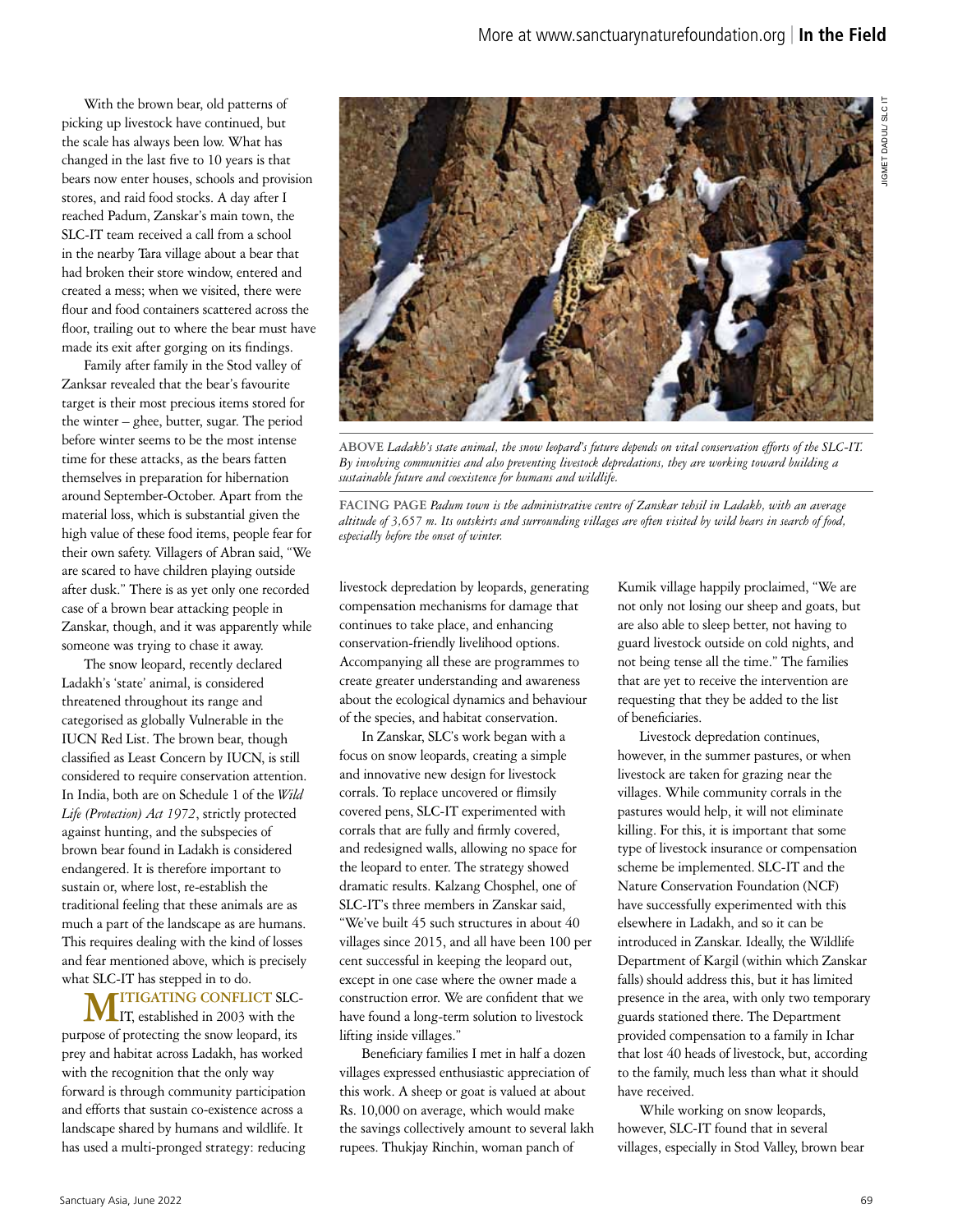

**ABOVE LEFT & RIGHT** *Omnivorous, the Himalayan brown bear's (left) diet varies from fruit to insects and small mammals. However, possibly on account of reduced availability of these in their natural habitat, bears are now increasingly raiding human habitations for food as seen here in a store room (right) of a school in Tara village, Zanskar. SLC-IT is experimenting with innovative solutions such as locked metal storage boxes, alarm systems and 'fox lights' to prevent such incidences.* 

damage was a bigger issue than snow leopard predation. The community itself has tried a few methods to stop food raiding, such as installing metal grills on windows. But such methods have mostly failed. The bear is a powerful animal, and can easily pull out the grill or break through walls. SLC-IT has had to innovate based on the bear's behaviour. What has worked well is metal boxes, with a lock system that the bear cannot figure out or maneuver. In Khushul village, where 10 such boxes have been given, women find themselves at ease at night, not having to worry about bears. Another method of bearproofing is a pressure-activated alarm system, set on doors to food storerooms or livestock enclosures. At the Dorjay Zong nunnery, where SLC-IT has installed one, one of the elderly nuns demonstrated how it worked, and expressed happiness that bear attacks on their food stores have now ceased. There is a now a growing demand for boxes and alarm systems from other families.

For both the snow leopard and brown bear, SLC-IT has also tried 'fox lights', originally developed in Australia to deter foxes from attacking poultry or livestock. These

generate a rotating, random sequence of flashes, in multiple colours. They have proven to be quite effective against the leopard, and for a while against bears too, but the latter seem to have realised that they do not pose a danger. The school near Padum, for instance, had such a light, that after an initial period of deterrence failed to foil the above mentioned bear attack. Kirti Chavan of SLC-IT, explained that bears have shown themselves to be highly adaptive, requiring SLC-IT to innovate frequently to reduce such raids!

**RELATED CHALLENGES**  Depradation by predators is not the only issue facing Zanskar's residents. Over the last few years, visibly receding glaciers and strange changes in weather patterns (for instance, much less snow) have brought painful awareness of the climate crisis to the people living there [\(see page 86\).](#page-0-0) The bears' recent change in behaviour may be connected to these factors too, which might be affecting their habitat and prey, but this needs further research. In any case, both agriculture and pastoralism are being impacted as water and fodder availability reduces. SLC-IT conducts awareness programmes relating to climate change. One innovative programme it has

*Since it was established in 2003, with the purpose of protecting the snow leopard, its prey and habitat across Ladakh, SLC-IT recognises that the only way forward is through community participation and efforts to sustain co-existence between humans and wildlife.*

launched is the training of about a dozen village volunteers to take photographs of glaciers at regular intervals, with the aim that over a decade, their advance or recession will be documented, and this evidence can be used to spread awareness. In one village (Kumic), responding to distress calls, the organisation has also helped with enhancing water supplies. Receding glaciers are reducing water availability in many villages, and as Diskit Landon and Tenzing Lamo of the Zanskar Women's Association told me, these changes affect women the most.

Another challenge is tourism. Many other parts of Ladakh are already facing the impacts of mass tourism, including haphazard construction, waste mismanagement, vehicular traffic and pollution, cultural influences such as junk food, disturbance to wildlife, and others. Aamir Khan's film '3 Idiots', partly set in Ladakh, features beautiful spots like Pangong Lake, and was singularly responsible for a sudden spurt in tourist interest in the region, about a decade ago. Since then, over 3,00,000 tourists have visited Ladakh, which is around the same number as its resident population! Zanskar, so far not affected by this onslaught of visitors, is now opening up, with roads coming in from various sides. It is not difficult to predict the impacts in general, but groups like SLC-IT will have to keep an eye out for how even human-wildlife conflicts may increase as the habitat gets further disturbed. Another group, the Zanskar Conservancy Movement, has begun actively campaigning for better